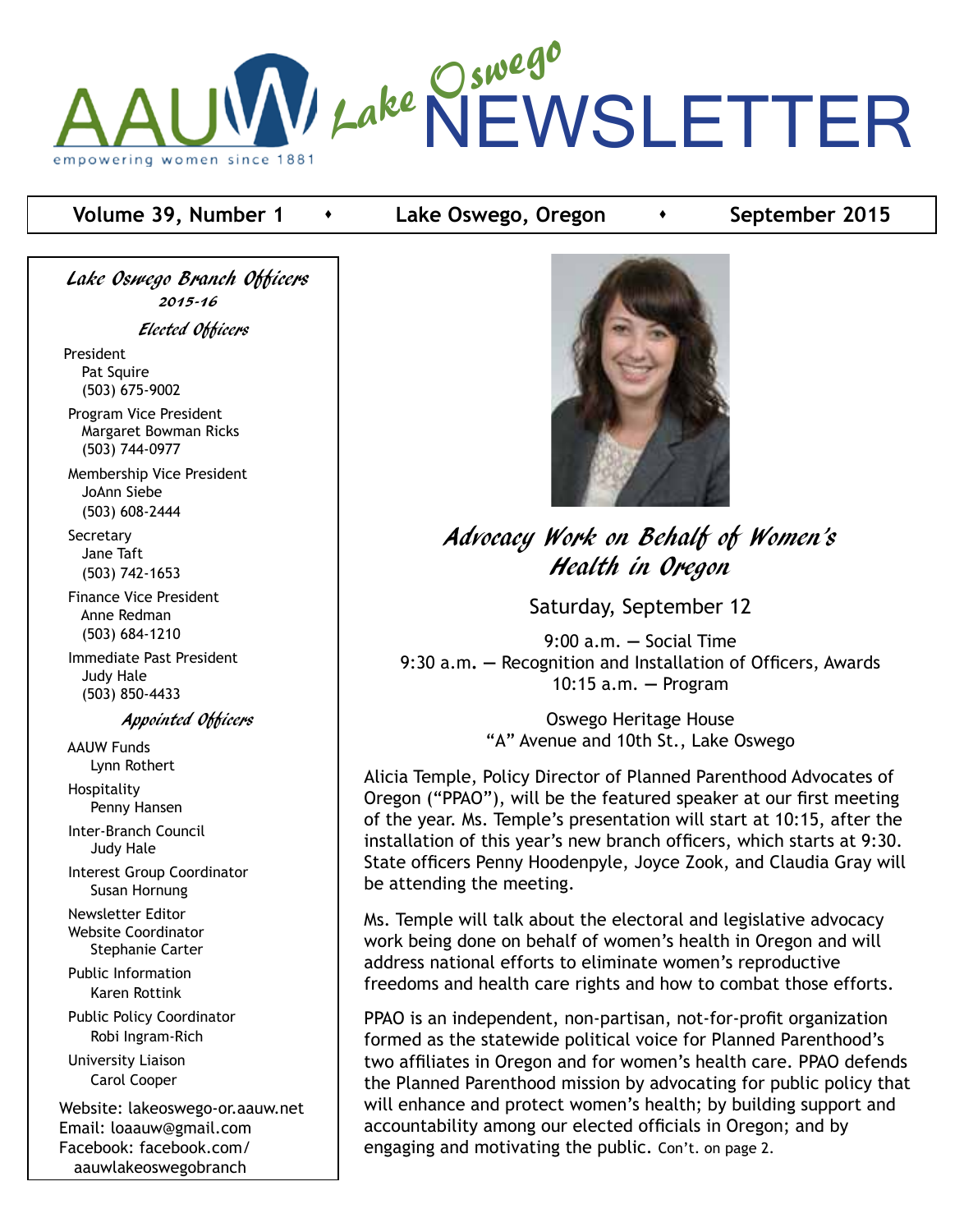#### **Page 2 •** September 2015



Pat Squire embraces Scandinavia on one of her trips abroad.

## President's Message

by Pat Squire, President

What is the most important thing to you about AAUW? Is it the friendships? The interest groups? The mission? Knowing that we're helping women and girls achieve their greatest potential? All of the above? These were questions that a group of us discussed at a summer planning session in June (see photo at right).

Whatever your response is to that question, we are working on things for this year that we think you'll enjoy. We plan to continue many of the things that we all love: our active book and other varied interest groups; opportunities for making new friends; supporting scholarships, fellowships and funds for AAUW programs; and fun events like our Tea and Book Sale. Along the way, we will need your help, so we hope you'll respond when we ask for volunteers. As with most organizations, a few people do much of the work, and we would like to spread that around so that more of you can be engaged where you want to be.

Our September 12 program will feature a dynamic young woman, Alicia Temple, who is the public policy director for Planned Parenthood Advocates of Oregon. She will talk with us about advocacy actions that make a difference for women's health, and some upcoming issues that will be affecting women! Our program will also include something we postponed from last spring, the induction of our new officers by our State AAUW co-presidents,

Penny Hoodenpyle and Joyce Zook. They are excited to be visiting our branch and to meet or get reacquainted with many of you. We will have another important state guest: Claudia Gray, representing the Legacy Circle, who will make a surprise award! So we hope you'll join us S eptember 12 for our first meeting of the year.

I hope your summer has been relaxing and replenishing. It was a busy summer for our board members. We look forward to communicating more with you about upcoming activities.



Thank you for your confidence in electing me as president, and I am looking forward to getting to know you better in the next few years. If you ever have any questions, concerns, or suggestions, please feel free to contact me at pfsquire@gmail. com.

**September Program, continued from page 1.**

Ms. Temple, a native of the Pacific Northwest, grew up in Portland and studied Sociology and Women's Studies at Seattle Pacific University. After graduating she moved to Vietnam to serve as the Communications Officer for a non-profit organization focused on improving rural school attendance and disaster mitigation. When she returned to Oregon, she campaigned for a local school bond before joining the PPAO team as a Field Organizer in 2011. She is especially proud of her role in defeating a "personhood" amendment in Mississippi, helping to close a 31-point gap in just 10 days, and her role as a Global Youth Ambassador with Planned Parenthood Global to further connect her interests in global health and community advocacy.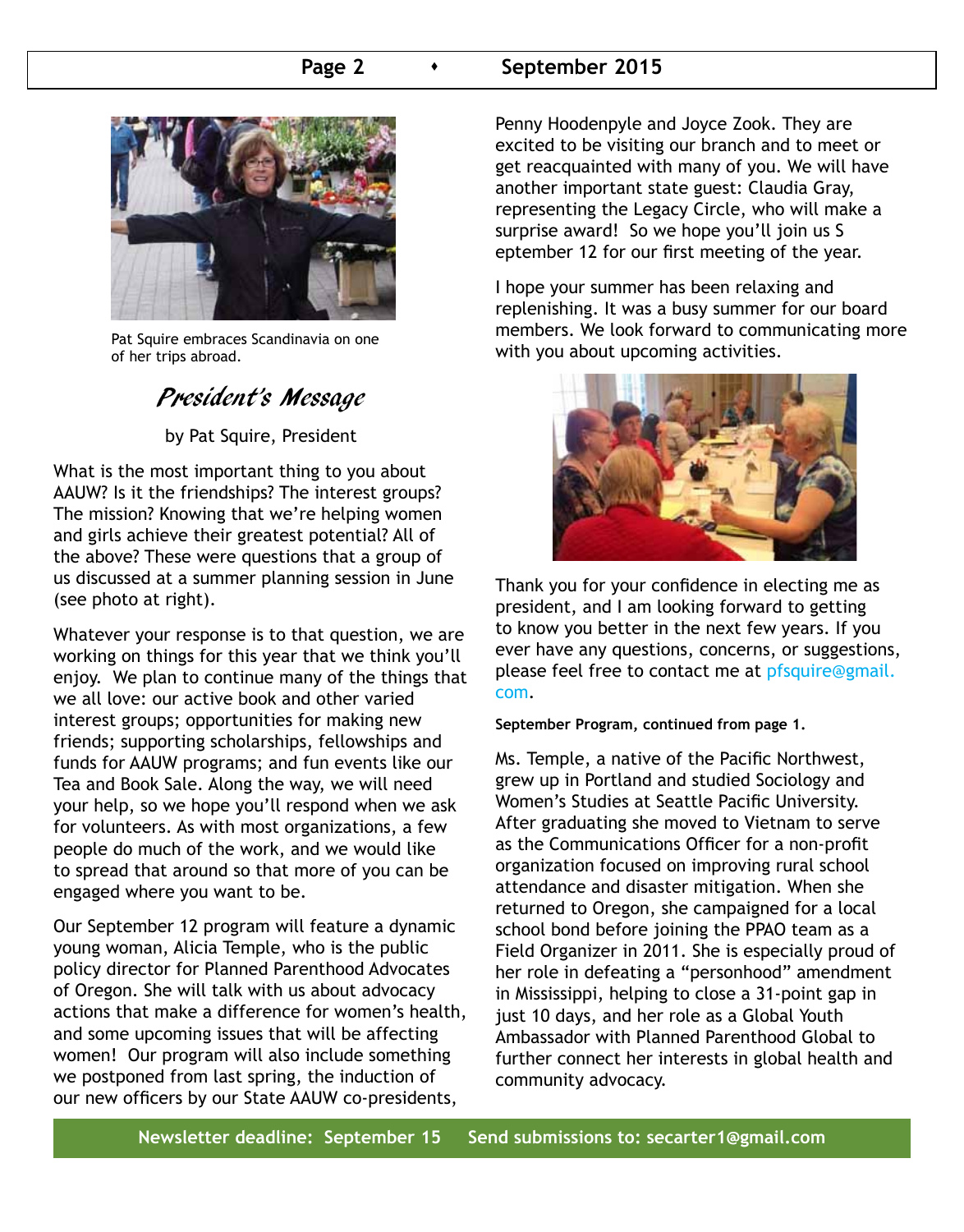### Page 3 **•** September 2015

## Meet Margaret Bowman Ricks

#### by Karen Rottink

Margaret Bowman Ricks has devoted her life to her family and education of children. She is married to Ted and they have a son in Indianapolis, a son in Dublin, Ireland, and a daughter in California. The family has moved many times over the years, so

Margaret has learned to get involved quickly in a new community.

True to form, Margaret jumped into our branch's activities feet first when she volunteered to be the new Program Vice President. She is busily planning the programs for upcoming year.

After being granted a Bachelor of Science from Purdue University, Margaret began her career in education. She headed a school in Boston before moving to Palo Alto, California, where she became a substitute Head of School for private schools.

Subsequently, she started a for-profit private school there. Parents of children enrolled in the for-profit private school urged her to start a non-profit private school. The parents made loans and donations to the new Children's International School to fund its startup costs. Attendance was twelve students. Now the Kindergarten through grade eight school has 240 students, most of them from international families residing in Silicon Valley.

To accommodate the families' schedules, the school is open every day of the year except legal holidays and weekends. The learning model is individualized and each year the curriculum focuses on two continents. For example, all educational activities are focused on the Americas for a year in a three year cycle. Cultural learning is emphasized. Japanese and Spanish are taught beginning in Kindergarten. Mandarin Chinese is in the process of being added to the curriculum.

In 2003 the school, now called the Bowman International School, was renamed in Margaret's honor after she secured property and a new school building in the very limited real estate market in Palo Alto. This was a huge achievement!

Over the years, Margaret has served on fifteen boards of non-profit organizations, often as president. This year she was heavily involved with raising \$1.2 million for a non-profit. That was \$200,000 more than the original \$1 million goal!



Margaret with Pat Squire and Judy Hale at the Convention.

Margaret and Ted divide their time between their home in Lake Oswego and a river-side cabin near Ethel, Washington.

Please introduce yourselves to Margaret when you see her at our September meeting. Welcome her and offer to assist her in any aspect of program planning with which you might like to be involved such as planning a specific program for one of our regular meetings. She has a big responsibility and we are fortunate to have her on our Board.



Margaret, Anne Redman, Barbara McDonald and Pat Squire meet as small group at June strategic planning meeting.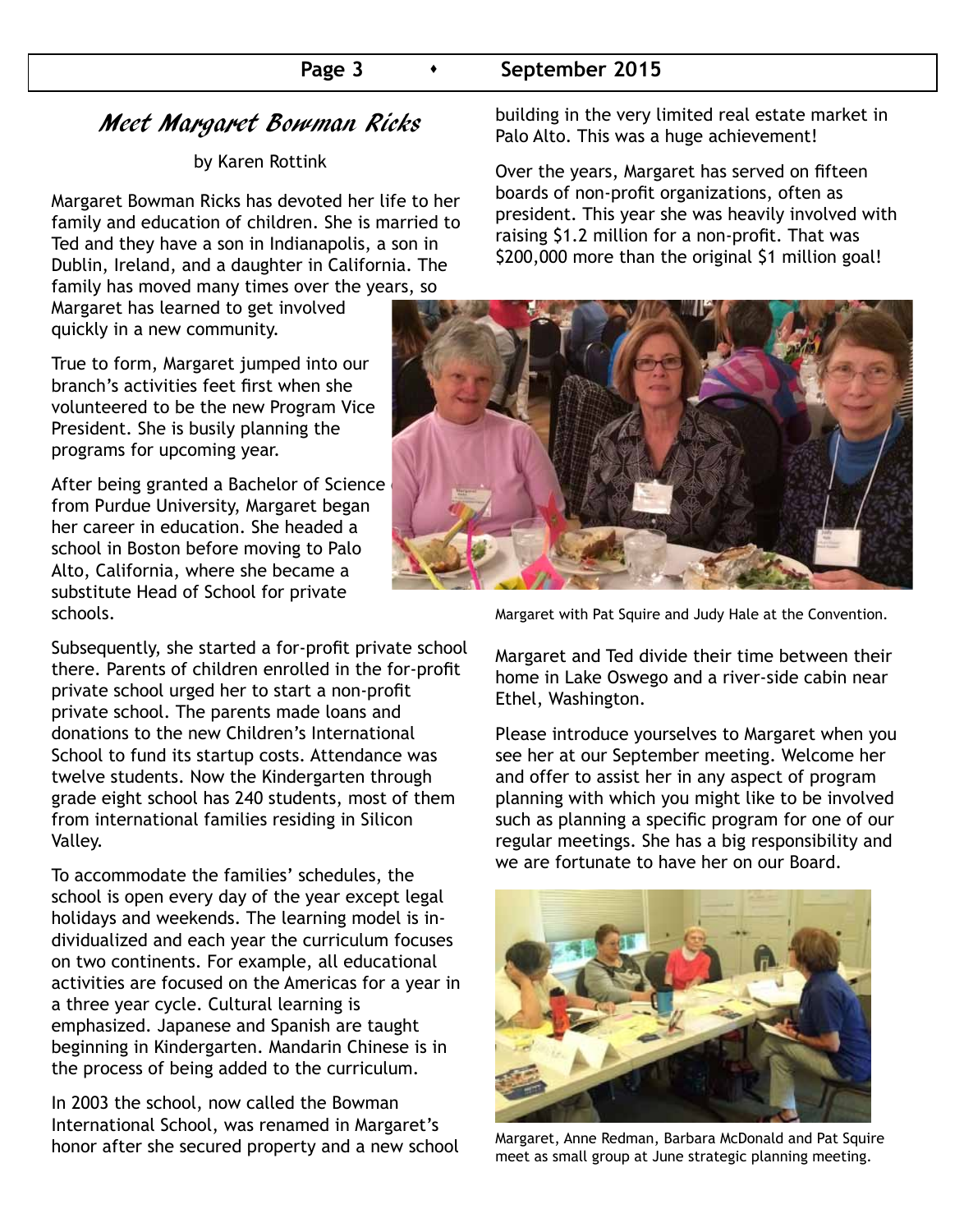## 2015 LO AAUW Donation Form

Name was also as  $\sim$  100  $\mu$  and  $\mu$  and  $\mu$  and  $\mu$  and  $\mu$  and  $\mu$  and  $\mu$ 

City/State/Zip 2000 and 2000 and 2000 and 2000 and 2000 and 2000 and 2000 and 2000 and 2000 and 200

Address \_\_\_\_\_\_\_\_\_\_\_\_\_\_\_\_\_\_\_\_\_\_\_\_\_\_\_\_\_\_\_\_\_\_\_\_\_\_\_\_\_\_\_\_\_\_\_\_\_\_

**LOCAL SCHOLARSHIP DONATION:**

\$\_\_\_\_\_\_\_\_\_\_\_ Donation Amount **—** Write check to *Lake Oswego AAUW* PLEASE NOTE: THIS DONATION IS **NOT** TAX DEDUCTIBLE

### **NATIONAL AAUW FUNDS DONATION:**

\$\_\_\_\_\_\_\_\_\_\_\_ Donation Amount **—** Write check to *AAUW Funds*

ALL NATIONAL CONTRIBUTIONS ARE FULLY TAX DEDUCTIBLE

Giving unrestricted gifts to AAUW FUNDS (#9110) provides support where needed most, but you can choose a specific fund:

**[ ] #9110 General Foundation Support — Allocated where most needed** 

[ ] #4336 Educational Opportunities Fund **—** Supports fellowships and grants

[ ] #9170 Eleanor Roosevelt Fund **—** Supports AAUW research studies

[ ] #4337 Public Policy Fund **—** Supports advocacy for laws fair to women

[ ] #3999 Legal Advocacy Fund **—** Supports legal rights for those facing discrimination

[ ] #4339 Leadership Programs Fund **—** Supports programs like NCCWSL

Gifts of \$100–\$174 confer membership in the Oregon Century Club Gifts of \$175 or above confer membership in the Oregon Century Club Plus

Gifts of \$25 or more to either local scholarship or AAUW Funds may be designated to honor a friend or loved one.

This gift is a memorial (deceased) to \_\_\_\_\_\_\_\_\_\_\_\_\_\_\_\_\_\_\_\_\_\_\_\_\_\_\_\_\_\_\_\_\_\_

This gift is a tribute (living) to \_\_\_\_\_\_\_\_\_\_\_\_\_\_\_\_\_\_\_\_\_\_\_\_\_\_\_\_\_\_\_\_\_\_

Acknowledgement should be sent to:

Name \_\_\_\_\_\_\_\_\_\_\_\_\_\_\_\_\_\_\_\_\_\_\_\_\_\_\_\_\_\_\_\_\_\_\_\_\_\_\_\_\_\_\_\_\_\_\_\_\_\_\_\_

Address \_\_\_\_\_\_\_\_\_\_\_\_\_\_\_\_\_\_\_\_\_\_\_\_\_\_\_\_\_\_\_\_\_\_\_\_\_\_\_\_\_\_\_\_\_\_\_\_\_\_

**Send this form and check to: LO AAUW, PO Box 416, Marylhurst, Oregon 97036**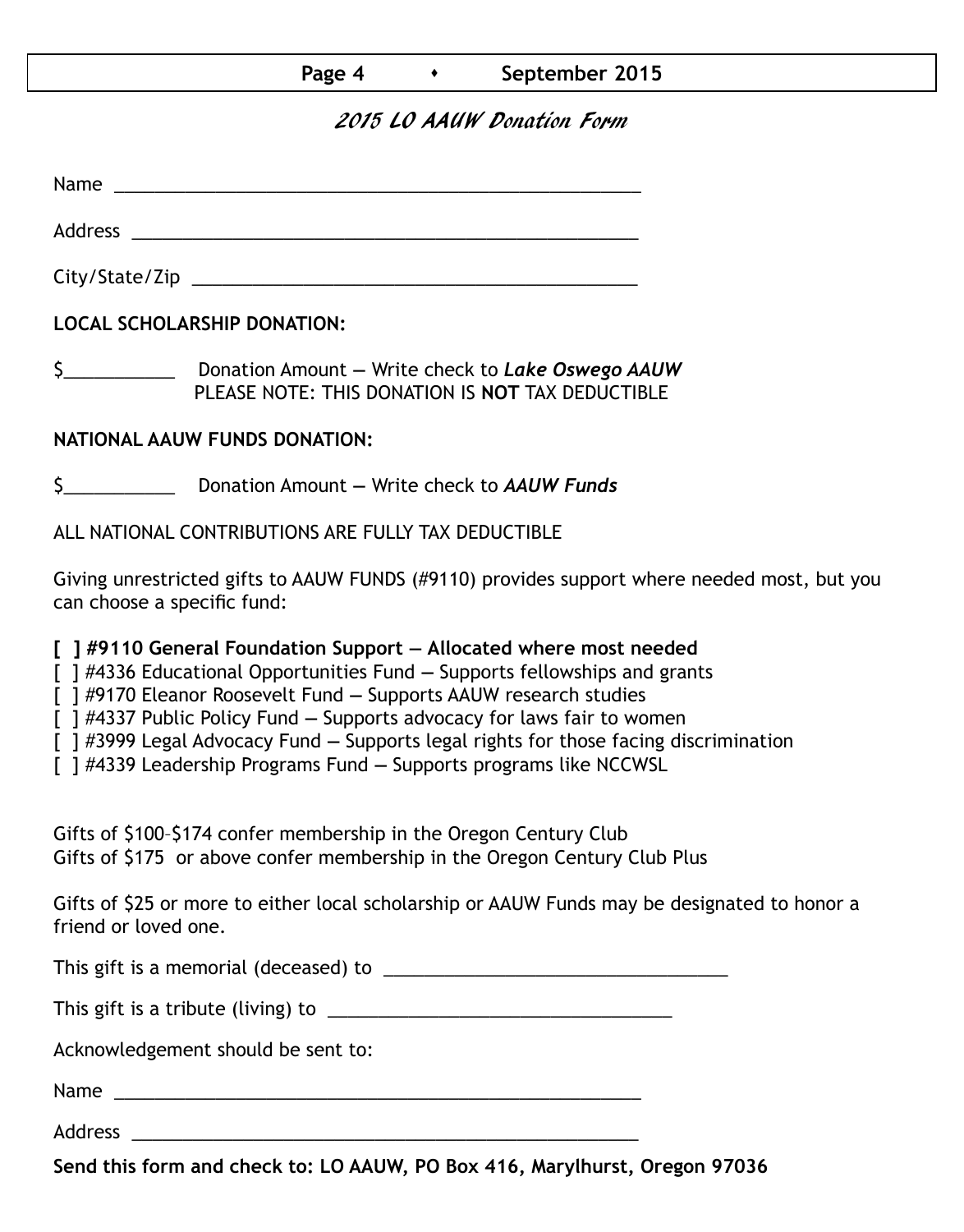#### **Page 5 •** September 2015

#### Interest Group Activities

#### **Fourth Tuesday Books 4th Tuesday at 11:00 a.m.**

Date: September 22

Book: *The Wright Brothers* by David McCullough Location: Szechuan Kitchen, Lake Oswego Leader: Deanna Tonks For more information, contact Dixie Kroupa, (503) 697-8028, dixie.kroupa@comcast.net

#### **Murder by the Book 2nd Wednesday at 12:00 p.m.**

#### Date: September 9

Books: *Evidence of Murder* by Lisa Black Location: 4949 Meadows Rd., Suite 200, Lake Oswego

Leader: Lynn Rothert

Bring your lunch, refreshments provided. For more information, contact Jane Taft, (503) 742-1653, taft.jane@gmail.com or Stephanie Carter, (971) 285-5882, secarter1@gmail.com

#### **Interpretive Books 3rd Thursday at 9:30 a.m.**

Date: September 17 Book: *Angle of Repose* by Wallace Stegner Leader: Diana Gough Hostess: Laura Eyer For more information, contact Laura Eyer, (503) 982-3522, eyerfamily@wbcable.net or Linda Watkins, (503) 694-2334, l.and.m.watkins@gmail. com

#### **Thursday Evening Books 4th Thursday at 7:30 p.m.**

Date: September 24

Book: *The Little Paris Bookshop* by Nina George Introductio: Robi Ingram-Rich Hostess: Susan Hornung For more information, contact Sandra Hoover, (503) 635-0952, sandraleehoover@comcast.net or Suzanne Kaveckis, (503) 678-1641, smkaveckis@centurytel.net

#### **Friday Books 4th Friday at 10:00 a.m.**

Date: September 25 Book: *Astoria* by Peter Stark Location: West Linn Public Library (Bamboo Room) Leader: Annie Arkebauer For more information, contact Irene Romero, (503) 657-6159, ireneromero@mac.com

#### **Portland Center Stage Date and Time Vary**

Season ticket holders for the Portland Center Stage's Thursday matinees will enjoy a year of musicals, dramas and comedies. For more information, contact Betty Barber, (503) 675-0594, barberbc@yahoo.com

#### **Laffalot Bridge 2nd & 4th Mondays at 1:00 p.m.**

Date: September 14 & 28

If you would like to join or be added to the substitute listor for more information, contact Bettirae Willis, (503) 891-6232 (cell), bewillis@ easystreet.net

#### **Second Thursday Bridge 2nd Thursday at 1:00 p.m.**

Date: September 16

If you would like to be added to the substitute list, or for more information, contact Penny Hansen, (971) 221-7765 (cell), pennyhansen@comcast.net

#### **Delightful Dining Date Varies**

Date: October 31 at 6:00 p.m. Loction: Home of Susan and Ken Hornung Join us for festive fall feast. Delightful Dining is the group where members share the cooking and the costs. For more information, contact Jane Taft, (503) 742-1653, taft.jane@gmail.com

#### E**xploring the Northwest Date Varies**

Several times each year this group explores an Oregon site and enjoys a meal together. For more information, contact Sue Kinzett, (503) 706-8184 (cell), sezett@msn.com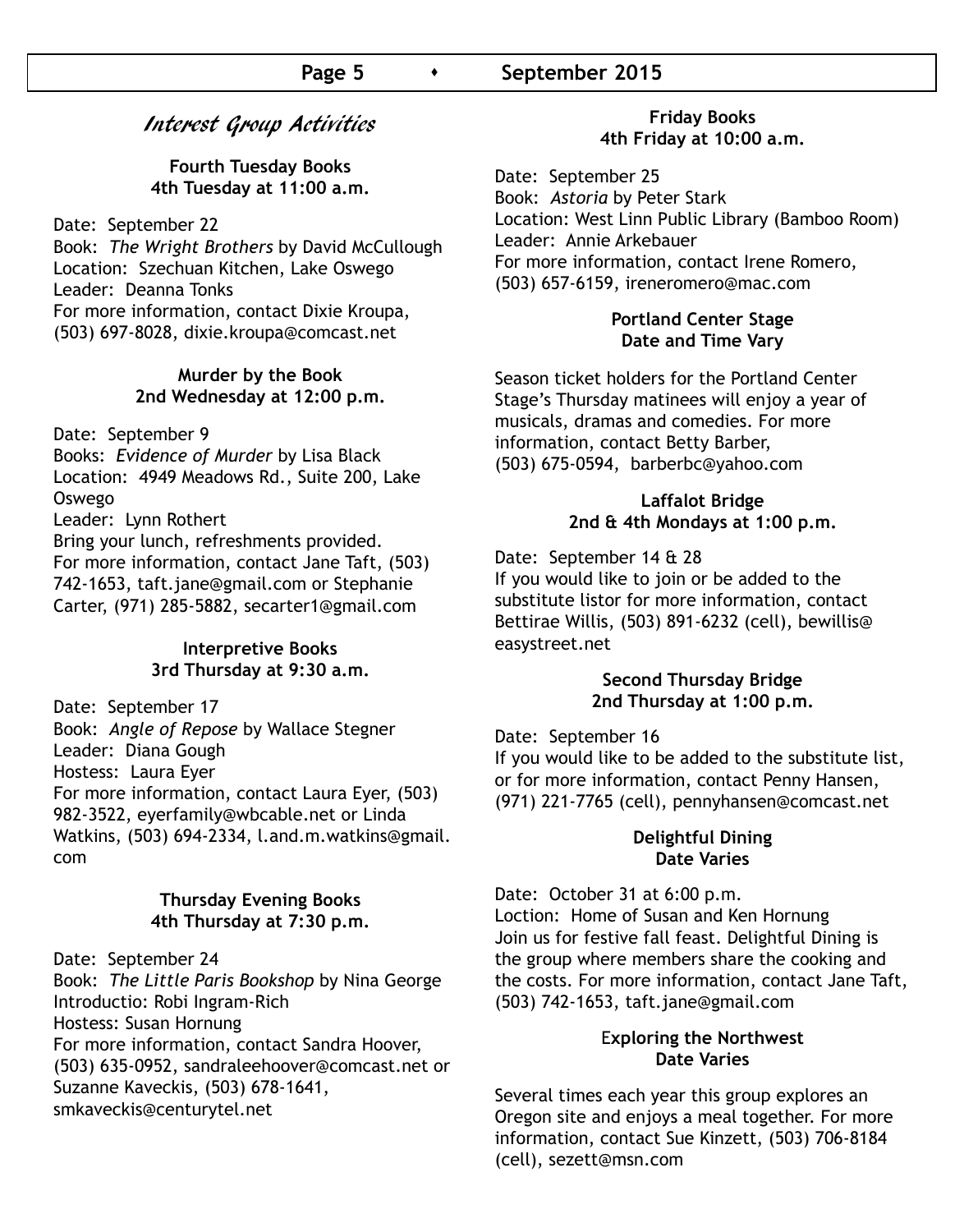September 2015

| Sunday         | Monday                          | Tuesday                                   | Wednesday                          | Thursday                                               | Friday                       | Saturday                       |
|----------------|---------------------------------|-------------------------------------------|------------------------------------|--------------------------------------------------------|------------------------------|--------------------------------|
|                |                                 | $\mathbf{1}$                              | $\overline{2}$<br>Board<br>Meeting | $\mathbf{3}$                                           | $\overline{\mathbf{4}}$      | 5                              |
| $6\phantom{a}$ | $\overline{7}$                  | 8                                         | 9<br>Murder by<br>the<br>Book      | 10 <sup>1</sup><br>Second<br>Thursday<br><b>Bridge</b> | 11                           | 12<br><b>Branch</b><br>Meeting |
| 13             | 14<br>Laffalot<br>Bridge        | 15                                        | 16                                 | 17<br>Interpretive<br><b>Books</b>                     | 18                           | 19                             |
| $20\,$         | 21                              | $22$<br>Fourth<br>Tuesday<br><b>Books</b> | 23                                 | 24<br>Thursday<br>Evening<br><b>Books</b>              | 25<br>Friday<br><b>Books</b> | 26                             |
| 27             | 28<br>Laffalot<br><b>Bridge</b> | 29                                        | 30                                 |                                                        |                              |                                |
|                |                                 |                                           |                                    |                                                        |                              |                                |

#### AAUW'S Mission

Advancing equity for women and girls through advocacy, education, and research.

#### AAUW's Value Promise

By joining AAUW, you belong to a community that breaks through educational and economic barriers so that all women have a fair chance.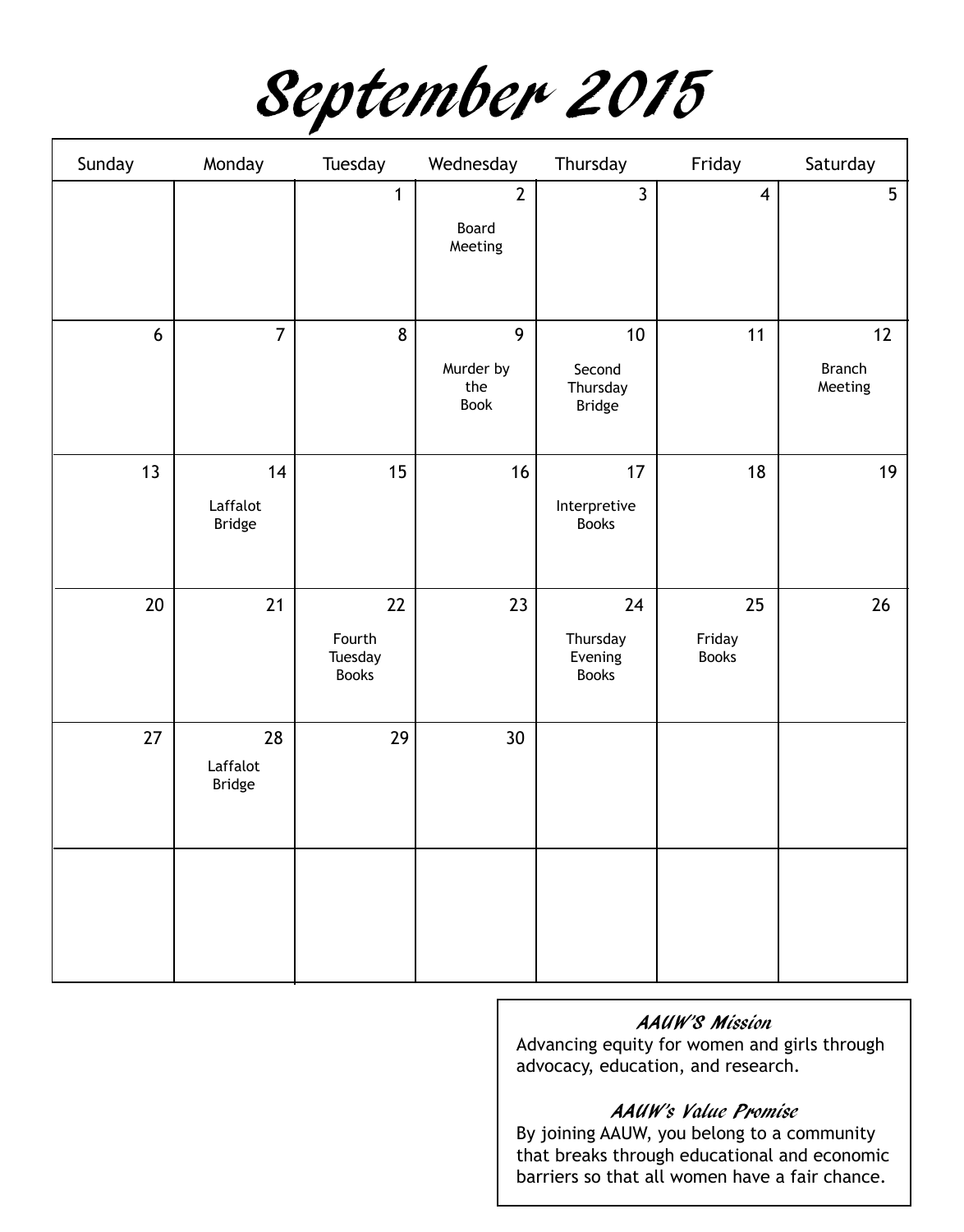# Book Group Lists

As editor, I get to pick and choose what goes into the newsletter. I thought all of you might share my curiosity to see what the book groups you do not attend are reading.

#### **Murder By the Book**

- w *In a Dry Season* by Peter Robinson
- w *Junkyard Dogs* by Craig Johnson
- w *Evidence of Murder* by Lisa Black
- w *Dreaming of the Bones* by Deborah Crombie
- w *Suspect* by Robert Crais
- \* Slow Dollar by Margaret Maron
- w *The Gyrth Chalice Mystery* apa *Look to the Lady* by Margery Allingham
- w *The Ritual Bath* by Faith Kellerman
- w *Faithful Place* by Tana French
- w *The Rope* by Nevada Barr
- w *The Rest is Silence* by James R. Benn
- w *Critical Mass* by Sarah Paretsky



Pat Squire, Lynn Rothert and Barbara McDonald narrow down their mystery selections.



Mystery group members: Stephanie Carter, Barbara McDonald, Cackie Kyle, Pat Squire, Penny Hansen, Anne Redman, Jane Taft and Karen Rottink

#### **Interpretive Books**

- **\*** Angle of Repose by Wallace Stegner
- **\* Being Mortal by Atul Gawande**
- w *The Anthologist* by Nicholas Baker
- **\*** The Rosie Project by Graeme Simsion
- w Great Books Selections from *Counterparts* "The Little Mermaid" by Hans Christian Andersen and "Pangs of Love" by Jane Gardam
- **\* Italian Shoes by Henning Mankell**
- w *Longbourne* by Jo Baker
- w *Our Souls at Night* by Kent Haruf
- Great Books Selections from Counterparts - "Facing West from California's Shores" by Walt Whitman and "Golden West" by Daniel Fuchs
- **Euphoria** by Lily King
- **\* Someone by Alice McDermott**

#### **Fourth Tuesday Books**

- w *The Wright Brothers* by David McCullough
- **\* Being Mortal by Atul Gawande**
- w *Spool of Blue Thread* by Anne Tyler
- **\*** The Nightingale by Kristin Hannah
- **\*** The Secret Keeper by Kate Atkinson
- w *The Road to Character* by David Brooks
- w *On Gold Mountain* by Lisa See
- w *Water's Edge* by Sara Gruen
- w *Dead Wake* by Erik Larsen

#### **Friday Books**

- w *Astoria* by Peter Stark
- w *The Girl on the Train* by Paula Hawkins
- \* Storied Life of A. J. Fikry by Gabrielle Zevin
- w *The Quartet* by Joseph J. Ellis
- w *The Nightingale* by Kristin Hannah
- w *Dead Wake* by Erik Larsen
- w *Hard Choices* by Hilary Rodham Clinton
- w *Redeployment* by Phil Klay
- **\*** Longbourne by Jo Baker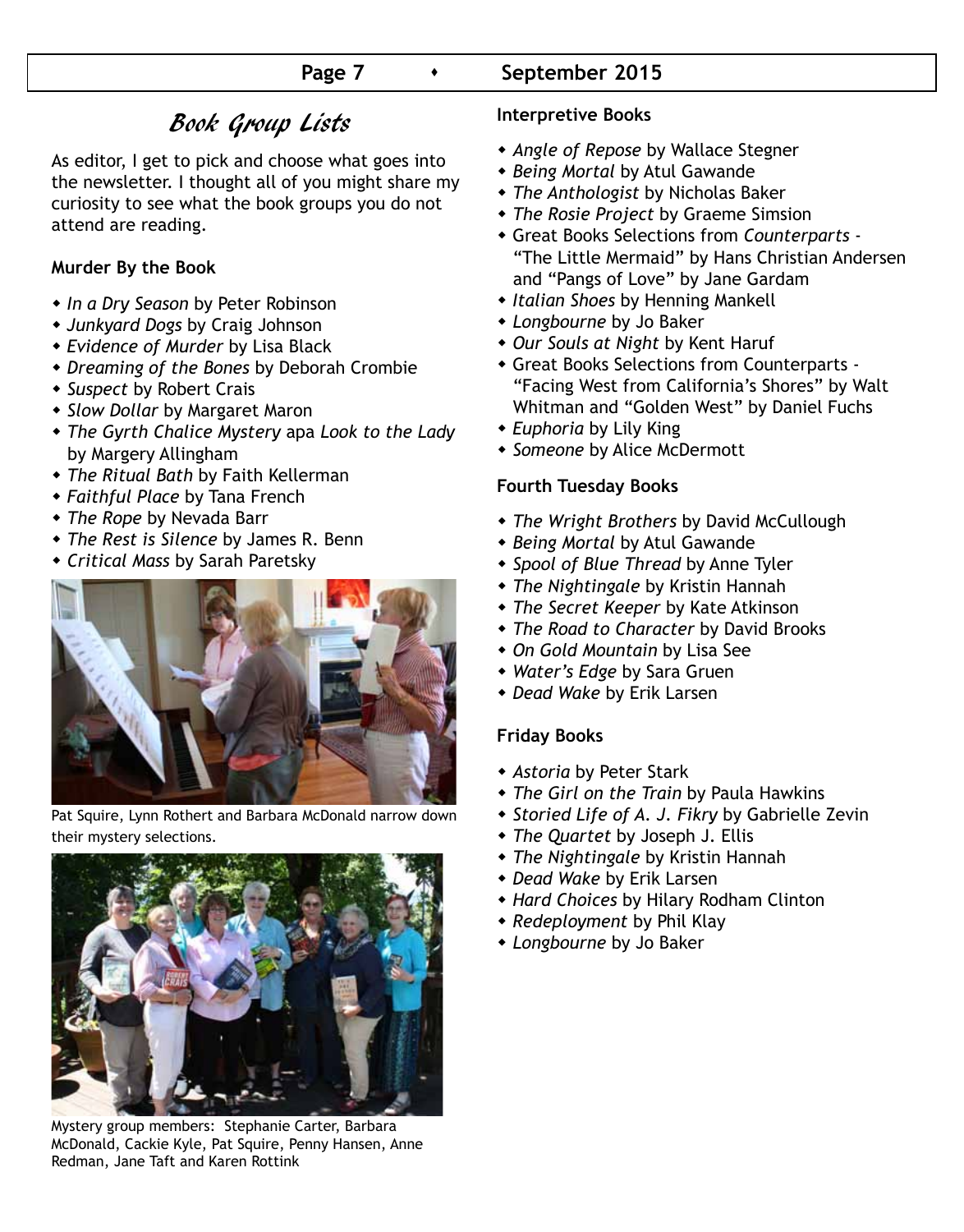#### **Thursday Evening Books**

- w *The Little Paris Bookshop* by Nina George
- w *A Backpack, A Bear and Eight Crates of Vodka* by Lev Golinkin
- **+ Orphan Train by Christina Baker Kline**
- w *Oregon Trail: A New American Journey* by Rinker Buck
- w *Flower Net* by Lisa See
- **The Pearl That Broke Its Shell by Nadia Hashimi**
- w *Life From Scratch* by Sasha Martin
- w *Storied Life of A. J. Fikry* by Gabrielle Zevin
- w *Unnecessary Woman* by Rabih Alameddine
- w *The Paying Guests* by Sarah Waters



Suzanne Kaveckis, Sandra Hoover and Judy Hale enjoy lunch at the Thursday Evening Books luncheon.



Vicki Clark, Robi Ingram-Rich, and Barbara McDonald eat beside the beautiful pond created by Barbara's husband.

## Lake Oswego Farmera' Market Booth

by JoAnn Siebe, Membership VP

On August 22 our branch staffed a booth at the Lake Oswego Farmers' Market. We offered information about AAUW and invitations to our September meeting to the 46 women who stopped at our booth. Thanks to the knowledge and skill of our volunteers, six women were so interested in learning more about AAUW that they plan to join us at our September meeting. They also requested we follow up with them about membership. Watch for new visitors at our September meeting and be sure to offer them a warm welcome.

Many thanks to our members who volunteered their time to make this a successful, fun event. The energetic, welcoming members who staffed our booth from 8:30 a.m. to 1:30 p.m made our success possible.

Many thanks to Annie Arkebauer, Carol Cooper, Robi Ingram-Rich, Sue Kingzett, Barbara McDonald, Anne Redman, Margaret Bowman Ricks and Karen Rottink for their efforts. Penny Hansen and her husband Dave volunteered their time and their truck to drop our materials off and pick them up. We couldn't have done this without you!

Based on our success this year, we plan to apply for a booth next August, too!



Barbara McDonald and Carol Cooper staffing the booth.